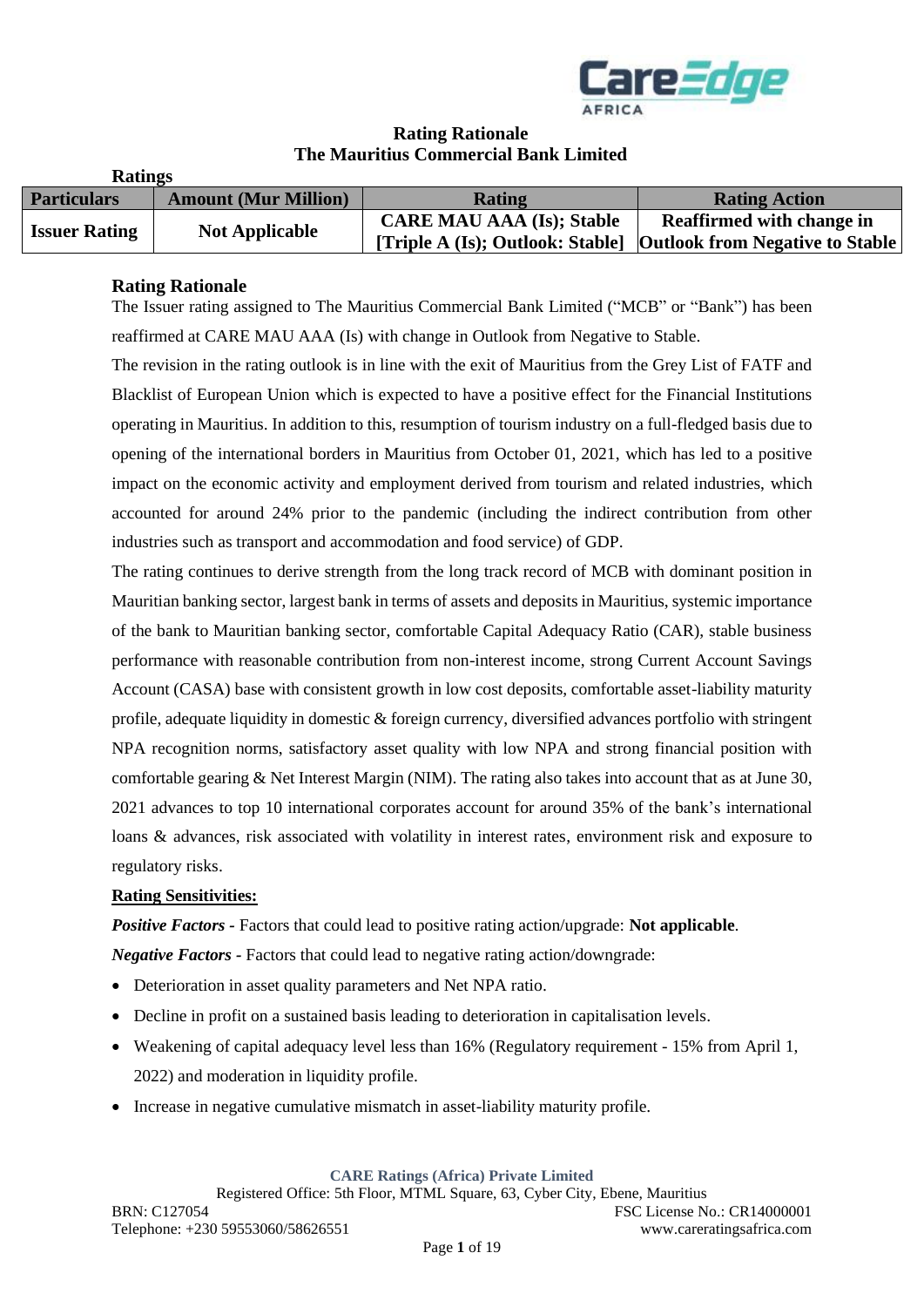

#### **BACKGROUND**

MCB was established as 'La Banque Commerciale de Maurice' which commenced business on September 1, 1838. In August 1955, the bank became a limited liability company.

It is currently the largest private sector bank in Mauritius and provides retail, corporate and institutional, business banking and private banking products, and services in Mauritius and internationally (primarily in Africa). A subsidiary of MCB Group Ltd, it is the longest-standing and leading banking institution in Mauritius.

Headquartered in Port Louis, the bank provides a wide range of banking products and services to its clients through a network of 41 branches/kiosks and a well-distributed more than 182 ATMs in Mauritius. As at June 30, 2021, the bank has over 1 million clients & more than 3,000 employees and manages a total deposit and net loans and advances (including placements) base of Mur 475 billion and Mur 298 billion respectively. The bank has representative/advisory offices in Johannesburg, Nairobi, Paris and Dubai while leveraging the Group's foreign banking subsidiaries in Madagascar, Seychelles and Maldives. As at June 30 2021, MCB held a market share of around 47% in terms of local currency deposits and 40% in terms of domestic credit to the economy.

In April 2014, the shareholding of the bank was restructured, and its shares were exchanged, on a onefor-one basis, for shares in MCB Group Limited (MCB Group), the bank's ultimate holding company. MCB's ordinary shares were delisted, while MCB Group's shares were listed on the Stock Exchange of Mauritius. Furthermore, those MCB shares held by MCB Group were exchanged for shares in MCB Investment Holding Limited, which was incorporated as an intermediate holding company for all group banking investments.

MCB is a professionally managed bank. It is governed by a 8-member Board of Directors comprising of experienced bankers and professionals. The strategic affairs of the company are looked after by Mr. Alain Law Min (Chief Executive Officer). He is assisted by a team of professionals looking after various functions of the bank. Mr. Law Min reports to the Board of Directors.

#### **CREDIT RISK ASSESSMENT**

#### *Long track record and strong ownership*

MCB has a successful operational track record of more than 180 years. It is a wholly owned subsidiary of MCB Group, which has a diversified ownership base of more than 22,000 shareholders, with foreign shareholding accounting for 10% of the total. As at June 30, 2021 top 6 largest shareholders holding a total of 20% stake are - National Pensions Fund (7.3%), Swan Life Ltd (3.3%), SICOM Ltd (3.2%), Promotion and Development Limited (3.0%), BNYM SA/NV A/C Eastspring Investments SICAV-FIS (2.0%) and MUA Life Ltd. (1.2%).

MCB Group is the holding company of several subsidiaries and associates that operate under three business clusters: Banking, Non-Banking Financial and Other Investments. The Group has foreign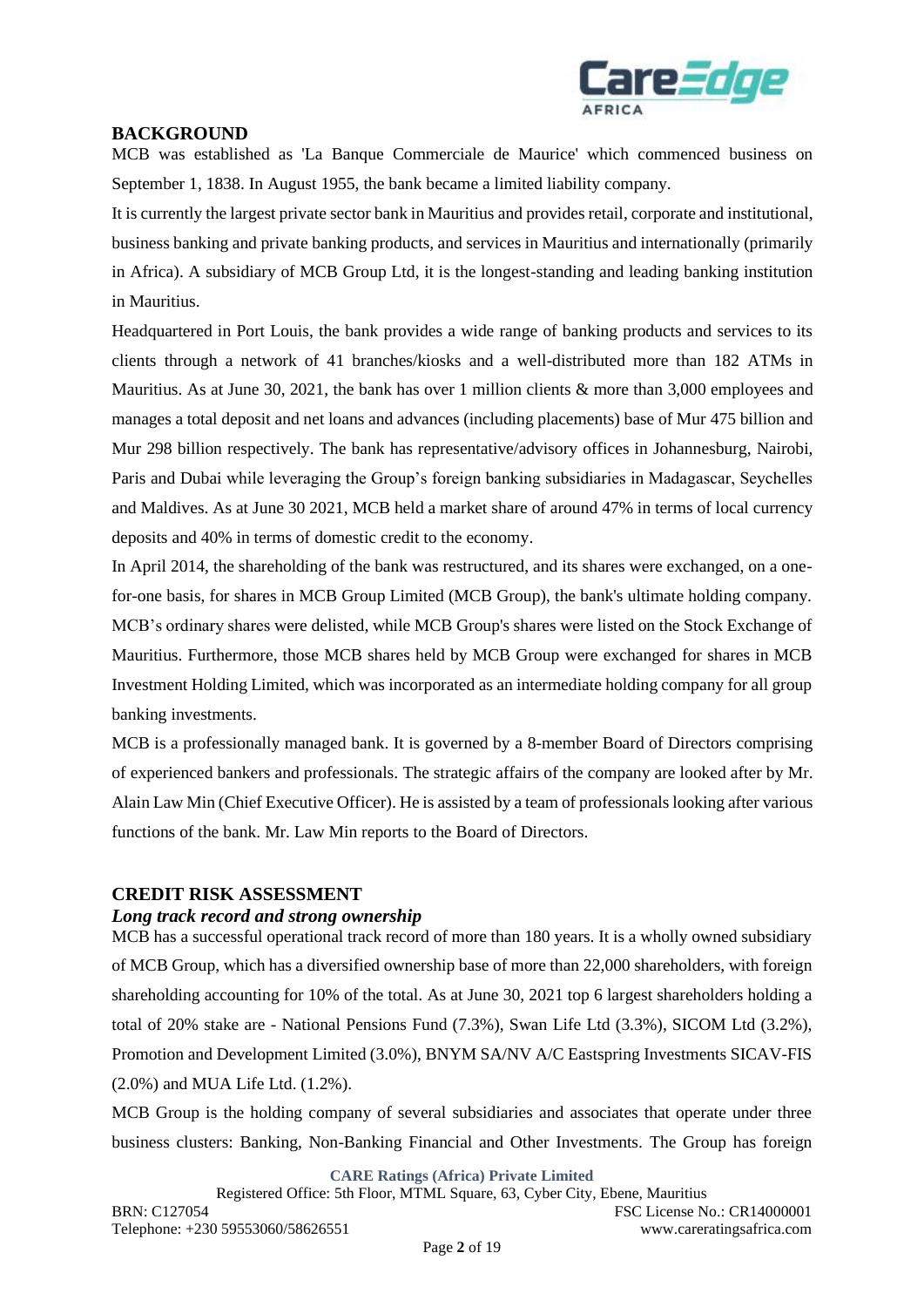

banking subsidiaries in Madagascar, Seychelles and Maldives, and is present in Mozambique, Reunion Island, Mayotte, Paris through its associates while the bank has representative/advisory offices in Johannesburg, Nairobi, Paris and Dubai, with a network of around 400 correspondent banks across the world as at June 30, 2021. Within the non-banking financial cluster, MCB Capital Markets Ltd provides a broad range of investor services, notably including corporate finance advice, asset management, stockbroking, private equity, structured products, and registry services, while MCB Group also provides factoring and leasing solutions.

*Dominant position in Mauritian banking sector and largest bank in terms of asset & deposits*

As of end June 30, 2021, MCB held a market share of around 47% in terms of local currency deposits and 40% in terms of domestic credit to the economy. In terms of profitability also, MCB contributes around 60% to the total profits of the Mauritian banking sector in FY21. The bank manages a total deposit and net loans and advances (including placements) base of Mur 475 billion (of which Mur 240 billion is denominated in local currency) and Mur 298 billion, respectively.

#### *Systemic importance of the bank to Mauritius banking sector*

MCB is a systemically important bank to Mauritius banking sector. In 2014, 5 banks were identified as Domestic-Systemically Important Banks (D-SIBs) and MCB is one of them. The assessment consisted of identifying those banks whose Segment A (domestic) assets [Mauritius assets] represented at least 3.5% of GDP at market prices. These D-SIBs would be required to hold a capital surcharge ranging from 1.0% to 2.5% of their risk weighted assets depending on their systemic importance.

### *Comfortable Capital Adequacy Ratio*

As per Basel III guidelines, banks in Mauritius are required to maintain capital adequacy ratios of 11.875% as from January 2019 and 12.5% as from January 2020 and thereafter. However, to provide additional flexibility to banks to support economic stakeholders, households and individuals impacted by the COVID-19 outbreak, the Bank of Mauritius deferred the capital conservation buffer of 2.5% which is effective as from January 01, 2020, to April 01, 2022, such that banks will be required to maintain a capital conservation buffer of 1.875% until 31 March 2022. Thus, the minimum Capital Adequacy Ratio before the D-SIB amounted to 11.875%. Systemically important banks, like MCB, are required to hold a capital surcharge ranging from 1.0% to 2.5% of their risk weighted assets.

MCB has computed its CAR on June 30, 2021, in compliance with the requirements of the regulatory guidelines on Basel III as well as the macro-prudential measures introduced by BOM, effective July 2014. As at June 30, 2021, MCB's capital metrics remain strong with the bank`s CAR stood at 16.8% (against a regulatory requirement of 14.375%), out of which the Common Equity Tier I (CET I) CAR was 15.8% (against minimum regulatory requirement of 12.375%).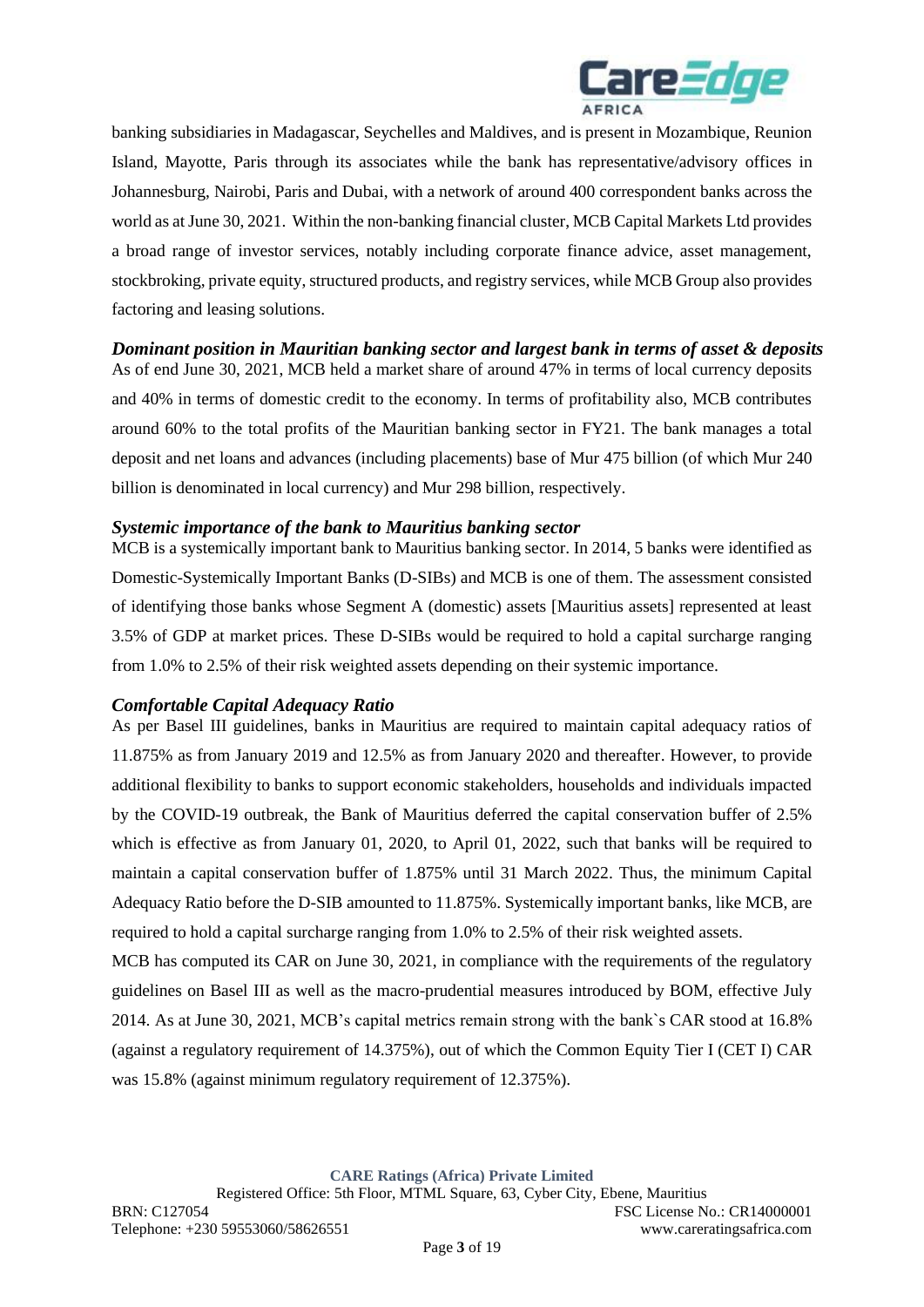

### *Stable business performance*

MCB primarily operates under 4 main segments: Corporate and Institutional Banking, Business Banking, Retail Banking as well as Private Banking and Wealth Management.

In spite of challenging market conditions, the lending portfolio (Corporate and Institutional Banking) expanded by around 16% due to the sustained growth of commercial activities. However, gross operating margin saw only a slight growth of around 4%, due to the negative impact of falling yields on net interest income, whilst an expansion of around 20% in non-interest income was recorded as strong focus on diversifying bank's revenue base started to pay off.

Amidst the pandemic and even in the challenging context and dampened activity linked with the closure of the international borders, gross operating margin in Retail Banking increased by around 3%, supported by an appreciable rise in net fee income. The Business banking segment recorded an increase of nearly 7% in the loan book.

Out of the total profit of MUR 7.4 billion, foreign-sourced earnings accounted for some 54% thereof, for FY21 (75% for FY20). This is in line with inroads made, in terms of the Bank's strategy to extend its frontiers in international market.

MCB widened and deepened its involvement in E&C financing. Beyond consolidating the trade finance segment of its portfolio, MCB made solid inroads into the African Oil & Gas structured debt market. With regard to its Power & Infrastructure activities, MCB continued to play an increasing role in addressing Africa's infrastructure needs while providing support to its clients for their infrastructure investments in MCB's key geographical markets, including energy projects contributing to the transition towards cleaner energy and improving electrification rate on the continent.

MCB is active promoter of the 'Bank of Banks' initiative, which consists of providing a palette of adapted solutions to financial institution counterparts, notably those operating in Africa. Overall, MCB Group partnered with and assisted 80 financial institutions worldwide (including over 65 in Africa) spanning 36 countries in FY 2020/21, while enabling clients to gain access to the range of services and state-of-the-art frameworks offered by various entities.

| For the period ended (Mur Million)                | <b>FY19</b> | <b>FY20</b> | <b>FY21</b> |
|---------------------------------------------------|-------------|-------------|-------------|
| <b>Interest income</b>                            |             |             |             |
| Income from Investment in securities              | 3,559       | 4,411       | 4,121       |
| Loans and advances to customers                   | 12,787      | 12,968      | 11,061      |
| Loans and advances to banks                       | 1,089       | 875         | 577         |
| Other                                             | 15          | 94          | 149         |
| <b>Total Interest Income</b>                      | 17,449      | 18,348      | 15,908      |
| Fees and commission Income                        | 4,433       | 4,421       | 4,934       |
| Net gain on sale of financial instruments         | 8           | 195         |             |
| Profit arising from dealing in foreign currencies | 1,870       | 2,234       | 1,970       |
| Dividend Income                                   | 59          | 36          | 36          |
| Other income                                      | 31          | (2)         | 35          |
| <b>Non-Interest income</b>                        | 6,400       | 6,885       | 6,975       |
| <b>TOTAL INCOME</b>                               | 23,849      | 25,233      | 22,883      |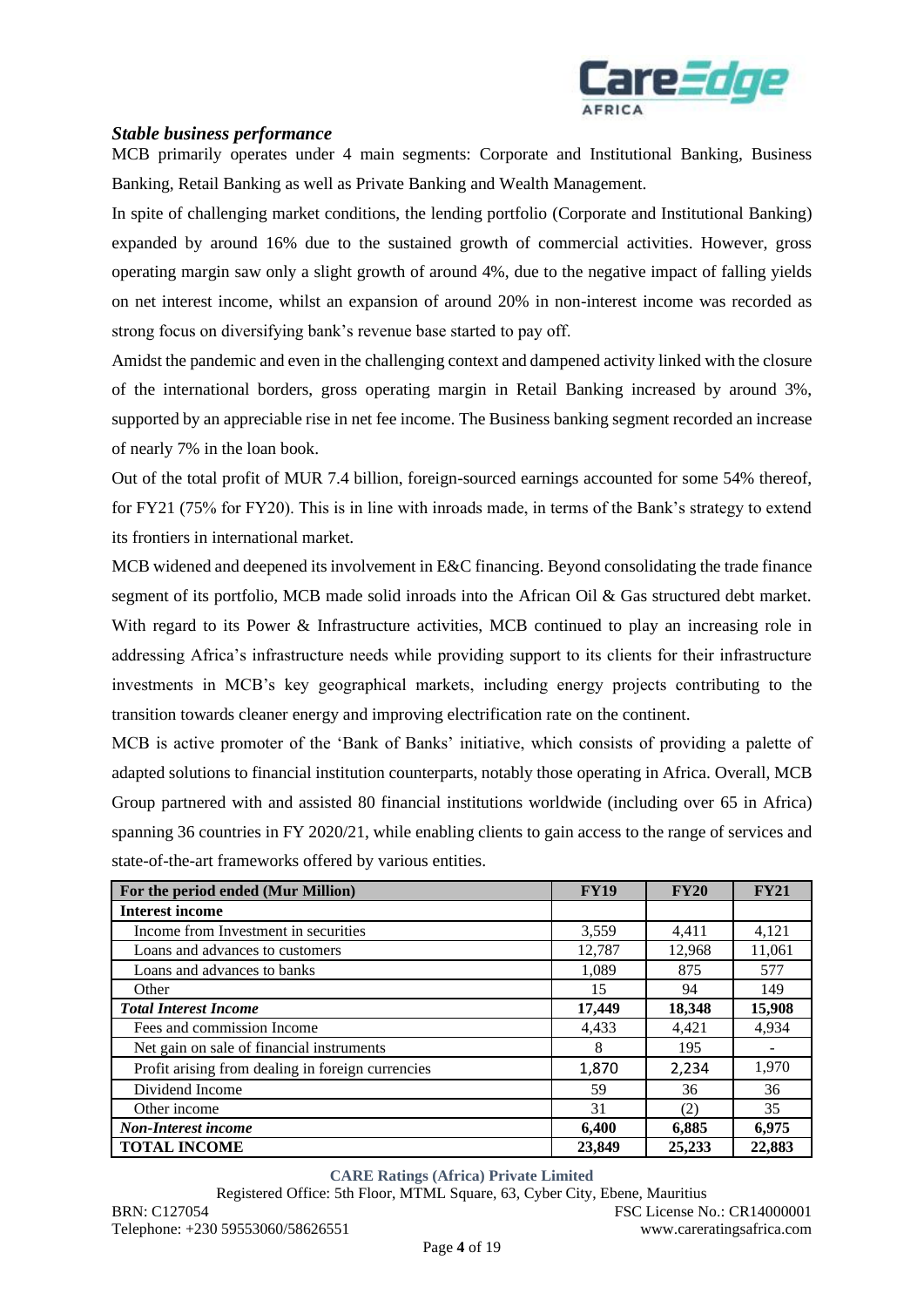

In FY21, despite of the increase in the loan book and investment in securities, interest income fell by around 13% to Mur 15,908 million (5% increase in FY20 to MUR 18,348 million) due to the negative impact of falling yields on net interest income. Fee and commission income increased, mainly supported by higher revenues from regional trade financing and wealth management activities.

# *Consistent growth in Deposits*

MCB has the largest deposit base among banks in Mauritius and term deposits have witnessed good rollover rate. Total deposits which is the core source of funding (86%) grew by 28% in FY21 (18% in FY20). Savings/demand accounts, representing 91% of the Bank's total deposits, have witnessed a constant growth rate over the past years.

| <b>Deposits</b>                | <b>FY19</b>        |      | <b>FY20</b>        |      | <b>FY21</b>        |      |
|--------------------------------|--------------------|------|--------------------|------|--------------------|------|
|                                | <b>Mur Million</b> | $\%$ | <b>Mur Million</b> | $\%$ | <b>Mur Million</b> | $\%$ |
| Deposits-Demand                | 129,309            | 41   | 165,382            | 45   | 256,647            | 54   |
| Deposits-Savings               | 137,877            | 44   | 157,997            | 43   | 176,044            | 37   |
| Deposits-Term                  | 47,190             | 15   | 48,229             | 13   | 42,793             | 9    |
| <b>Total Deposits</b>          | 314,377            |      | 371,608            |      | 475,484            |      |
| <b>CASA</b>                    | 267,187            |      | 323,379            |      | 432,691            |      |
| <b>CASA</b> proportion         | 85%                |      | 87%                |      | 91%                |      |
| CASA Y-o-Y growth              | 9%                 |      | 21%                |      | 34%                |      |
| Cost of deposit*               | 2.14               |      | 1.61               |      | 0.42               |      |
| <b>Credit to Deposit Ratio</b> | 0.73               |      | 0.65               |      | 0.60               |      |

*\* Cost of deposit relates only to savings and term deposits.*

The bank continues its efforts towards improving its cost of funds both in local as well as foreign currencies whilst at the same time maintaining the right balance between short and long-term liabilities for efficient liquidity management.

|                                      | <b>FY19</b>        | <b>FY20</b> | <b>FY21</b> |  |  |
|--------------------------------------|--------------------|-------------|-------------|--|--|
| <b>Deposits from customers/banks</b> | <b>MUR Million</b> |             |             |  |  |
| Retail customers (Domestic)          | 162,802            | 188,165     | 205,134     |  |  |
| Corporate customers (Domestic)       | 59,362             | 71,147      | 81,916      |  |  |
| International customers              | 92,024             | 112.097     | 188,311     |  |  |
| Government                           | 189                | 199         | 123         |  |  |
| <b>Total</b>                         | 314,377            | 371,608     | 475,484     |  |  |
| Maturing within one year             | 296,551            | 356,614     | 464,789     |  |  |
| Maturing in more than one year       | 17.826             | 14.994      | 10.695      |  |  |

Retail Banking remains one of the core local deposit raising arm of the bank contributing above 40% of the total bank deposits with a growth of 9% in 2021 (16% in FY20). Deposits by corporate customers grew by 15% in FY21 (20% in FY20).

### *Satisfactory liquidity profile*

MCB manages its liquidity on a prudent basis and ensures that the statutory minimum cash reserve requirements are maintained throughout the year. Treasury is responsible for the daily management of liquidity and provides daily reporting to Senior Management. The ALCO reviews monthly, or on ad hoc basis if required, the bank's liquidity position. The bank's funding comprises mainly of customer

**CARE Ratings (Africa) Private Limited**

Registered Office: 5th Floor, MTML Square, 63, Cyber City, Ebene, Mauritius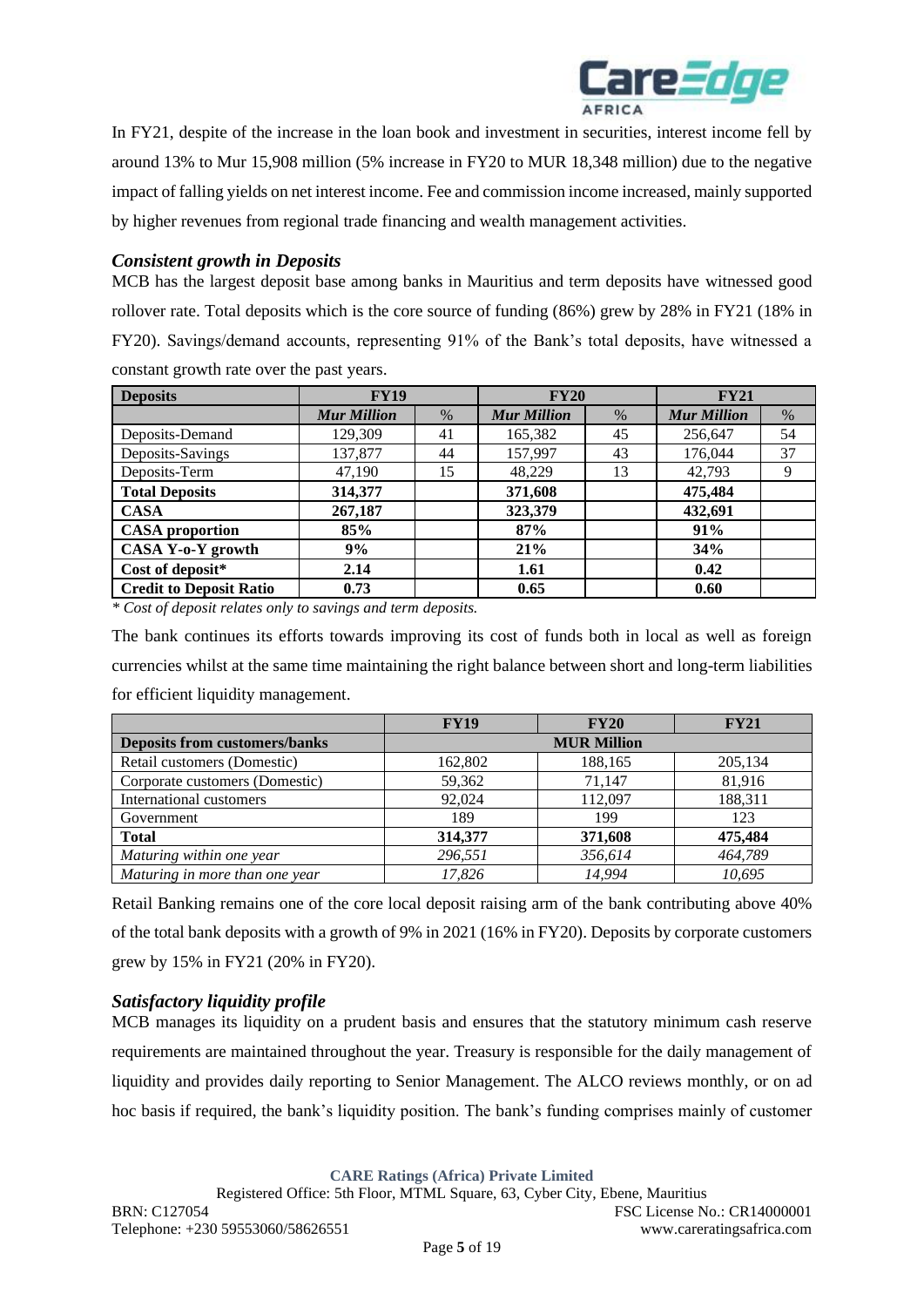

deposits and borrowings, both short as well as long term. Short-term interbank deposits are taken on a limited basis and the bank is generally a net lender to interbank market.

| <b>Asset-Liability Maturity Profile as on June 30, 2021</b> |           |            |            | (Mur Million) |           |             |                    |
|-------------------------------------------------------------|-----------|------------|------------|---------------|-----------|-------------|--------------------|
| <b>MCB</b> Ltd                                              | < 1 month | 1-3 months | 3-6 months | $6-12$ months | 1-3 years | $>$ 3 years | Non-maturity items |
| Total assets                                                | 167.291   | 46.646     | 37.487     | 37.406        | 124.495   | 186.228     | 53.181             |
| Total liabilities                                           | 444.552   | 14.369     | 6,986      | 46.334        | 25.713    | 14.394      | 3,393              |
| Net liquidity gap                                           | (277.261) | 32,277     | 30.501     | (8.928)       | 98.782    | 171.834     | 49,788             |
| Cumulative gap                                              | (277.261) | (244.984)  | (214, 483) | (223.411)     | (124.629) | 47,205      | 96.993             |

MCB has net liquidity gap in 1-month time bucket, primarily considering withdrawal of entire low-cost CASA deposits (demand deposits & saving deposits) within 1 month. There has been an annualised growth of 27% in CASA deposit over the last 3 years, which shows renewed confidence in the bank despite the challenging economic situation. The core portion hovers around 80%. In case of stressed liquidity issues, the bank can dispose of its investment in securities with BOM and make use of other funding options to meet any shortfall.

In October 2017, BOM has introduced a revised Guidelines on Liquidity Coverage Ratio (LCR). The objective of the LCR is to ensure that a bank maintains an adequate stock of unencumbered High Quality liquid assets (HQLA) that consist of cash or assets that can be converted into cash at little or no loss of value in private markets, to meet its liquidity needs for a 30-calendar daytime period under a severe liquidity stress scenario.

|                           | 2021<br>March | <b>June 2021</b> | 2021<br>.sentemher * | 2021<br>Dec . |
|---------------------------|---------------|------------------|----------------------|---------------|
| $\mathbf{P} * \mathbf{H}$ | 326%          | 322%             | 354%                 | 382%          |

*\*Stock of HQLA/Total net cash outflows over the next 30 calendar days #minimum LCR is 100%* This apart, the liquidity position of the bank is comfortable with positive mismatches in most of the time buckets (barring up to 1 month). The bank's excess deposit with BOM of Mur 14,117 million for FY21 (Mur 27,189 million for FY20), healthy term deposit rollover rate, subordinated debt and capital raising ability provide comfort. Excess liquidity in the domestic money market (Mur 109.4 billion as at in January 2022) can be accessed during times of stress.

In FY13, MCB has obtained a USD 30M 10-year subordinated debt from the African Development Bank. This facility forms part of a wider package of USD 150M granted by the latter to allow the bank to increase its foreign currency lending to clients operating in the region and in mainland Africa. The debt maturing in August 2023.

In FY19, MCB signed a USD 800 million Dual Tranche, Syndicated Term Loan Facility through general syndication from 24 participating banks spanning Europe, the Middle East and Asia. It comprises two tranches, with Tranche A having a tenor of 1 year and Tranche B having an initial tenor of 2 years, with a 1-year extension option at the Borrower's discretion.

In July 2020, MCB drew a USD 100 million facility arranged by MUFG securities EMEA Plc. The Facility, as part of the Bank's funding optimisation strategy, will allow MCB to deliver on its ambitions ahead. Moreover, in February 2021, a USD 65 million loan has been signed between Proparco (a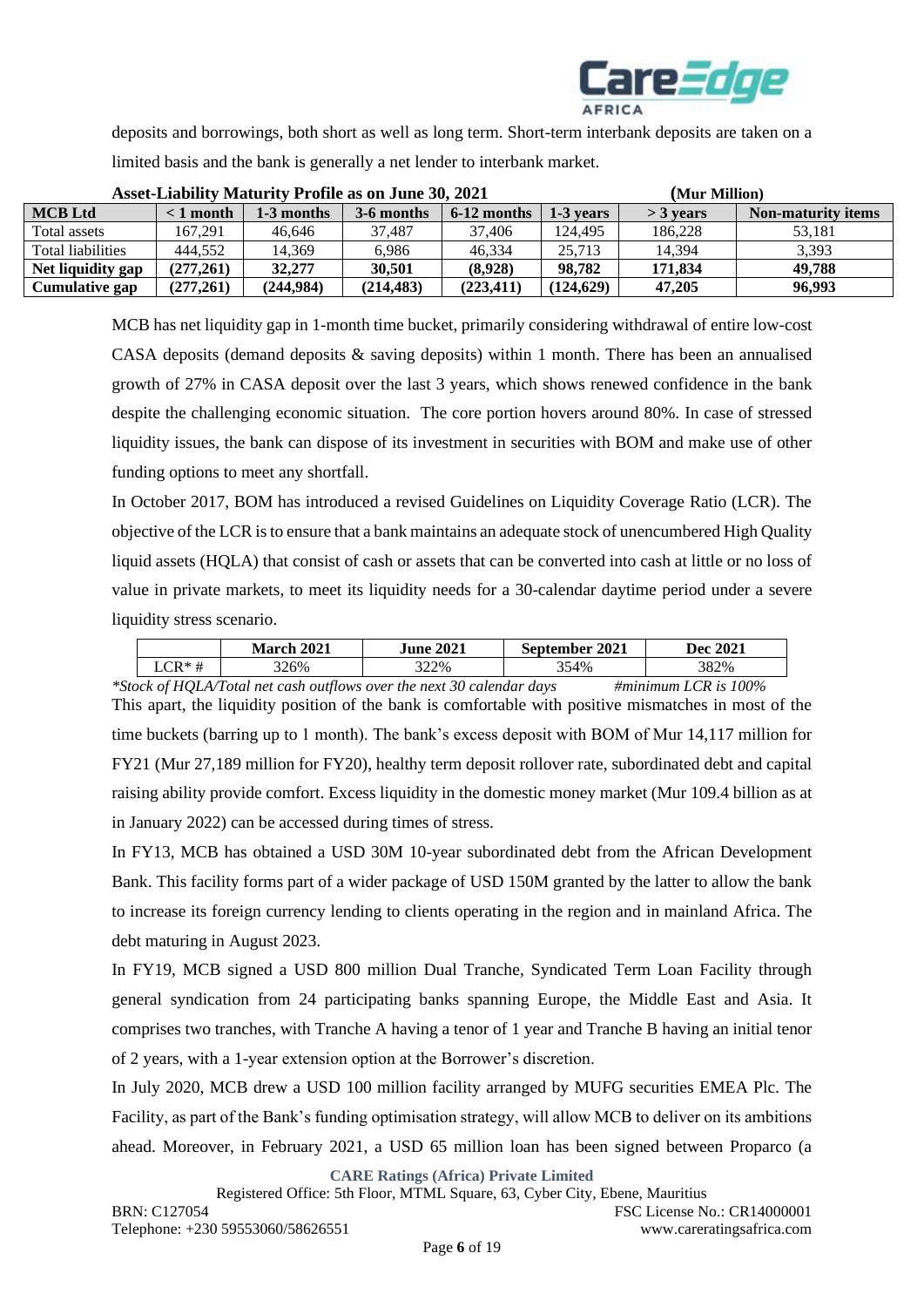

subsidiary of Agence Française de Developpement), its German counterpart DEG and MCB Ltd. The loan will enable MCB to assist small and medium sized companies in the sub-Saharan African region amidst their expansion or modernisation projects, while joining them in their journey towards sustainable recovery amidst the COVID-19 crisis.

In September 2021, the Bank has secured syndicated medium-term facility of USD 1 billion arranged by a consortium of six international banks. The facility comprises two tranches, with Tranche A for an amount of USD 400 million with a tenor of 2 years and Tranche B for the remaining amount of USD 600 million with a tenor of 3 years. MCB utilizes this facility to support Bank's international business.

## *Foreign currency Risk mitigated by adequate liquidity in USD*

Loans & advances to customers and placement with banks in USD is more as compared to EURO.

| <b>Financial Assets</b>           | <b>EURO</b>                   | <b>USD</b> | <b>GBP</b>                    | <b>MUR</b> | <b>Other Currencies</b> |  |  |
|-----------------------------------|-------------------------------|------------|-------------------------------|------------|-------------------------|--|--|
|                                   | <b>Mur Million equivalent</b> |            |                               |            |                         |  |  |
| Cash & cash equivalents           | 19,678                        | 44,865     | 4,825                         | 22,901     | 8,942                   |  |  |
| Derivative financial instruments  | 513                           | 242        | $\theta$                      | 280        | 0                       |  |  |
| Loans to and placement with banks | 2,117                         | 39,009     | $\Omega$                      | $\Omega$   | $\theta$                |  |  |
| Loans and advances to customers   | 30,402                        | 120,149    | 481                           | 118,615    | 123                     |  |  |
| Investment securities             | 8,877                         | 28,421     |                               | 146,619    | $\Omega$                |  |  |
| Other financial assets            | 1,121                         | 2,283      | 196                           | 20,269     | 113                     |  |  |
|                                   | 62,708                        | 234,969    | 5,503                         | 308,684    | 9,178                   |  |  |
| <b>Financial Liabilities</b>      | <b>EURO</b>                   | <b>USD</b> | <b>GBP</b>                    | <b>MUR</b> | <b>Other</b>            |  |  |
|                                   |                               |            | <b>Mur Million equivalent</b> |            |                         |  |  |
| Deposits from Banks               | 1,364                         | 19,400     | 182                           | 617        | 93                      |  |  |
| Deposits from Customers           | 44,048                        | 144,928    | 6,164                         | 242,070    | 16,618                  |  |  |
| Derivative financial instruments  | 6                             | 888        | $\mathbf{0}$                  | 512        | 0                       |  |  |
| Other Borrowed funds              | 1,728                         | 72,896     | $\mathbf{0}$                  | $\Omega$   | 2                       |  |  |
| Subordinated liability            | 0                             | 875        | $\Omega$                      | $\Omega$   | $\theta$                |  |  |
| Other financial liabilities       | 205                           | 337        | 50                            | 1,243      | 30                      |  |  |
|                                   | 47.351                        | 239,324    | 6.396                         | 244,442    | 16,743                  |  |  |

MCB's exposure in foreign currency for FY21 is as under:

Over the years, MCB has borrowed mainly in USD, to maintain liquidity in case of withdrawals.

### *Diversified advance portfolio*

During FY21, the bank's net loans and advances witnessed a growth of 18% (a growth of 4% during

FY20) which was a result of an increase in on-balance sheet exposure to international corporate.

|                                                                  | <b>FY19</b>        | <b>FY20</b> | <b>FY21</b> |  |
|------------------------------------------------------------------|--------------------|-------------|-------------|--|
| <b>Loans &amp; Advances to</b>                                   | <b>MUR Million</b> |             |             |  |
| Retail customers (credit card, mortgages and other retail loans) | 43,347             | 43,451      | 43,116      |  |
| Corporate customers (Domestic)                                   | 88,811             | 91.749      | 105,708     |  |
| Corporate customers (International)                              | 87,052             | 100,886     | 120,702     |  |
| Governments                                                      | 611                | 459         | 244         |  |
| Banks in and outside Mauritius (excluding placement)             | 8.048              | 4,105       | 16.114      |  |
| Less: Allowances for Credit Impairment                           | 6,423              | 9,768       | 13,020      |  |
| <b>Total</b>                                                     | 221,446            | 230,882     | 272,864     |  |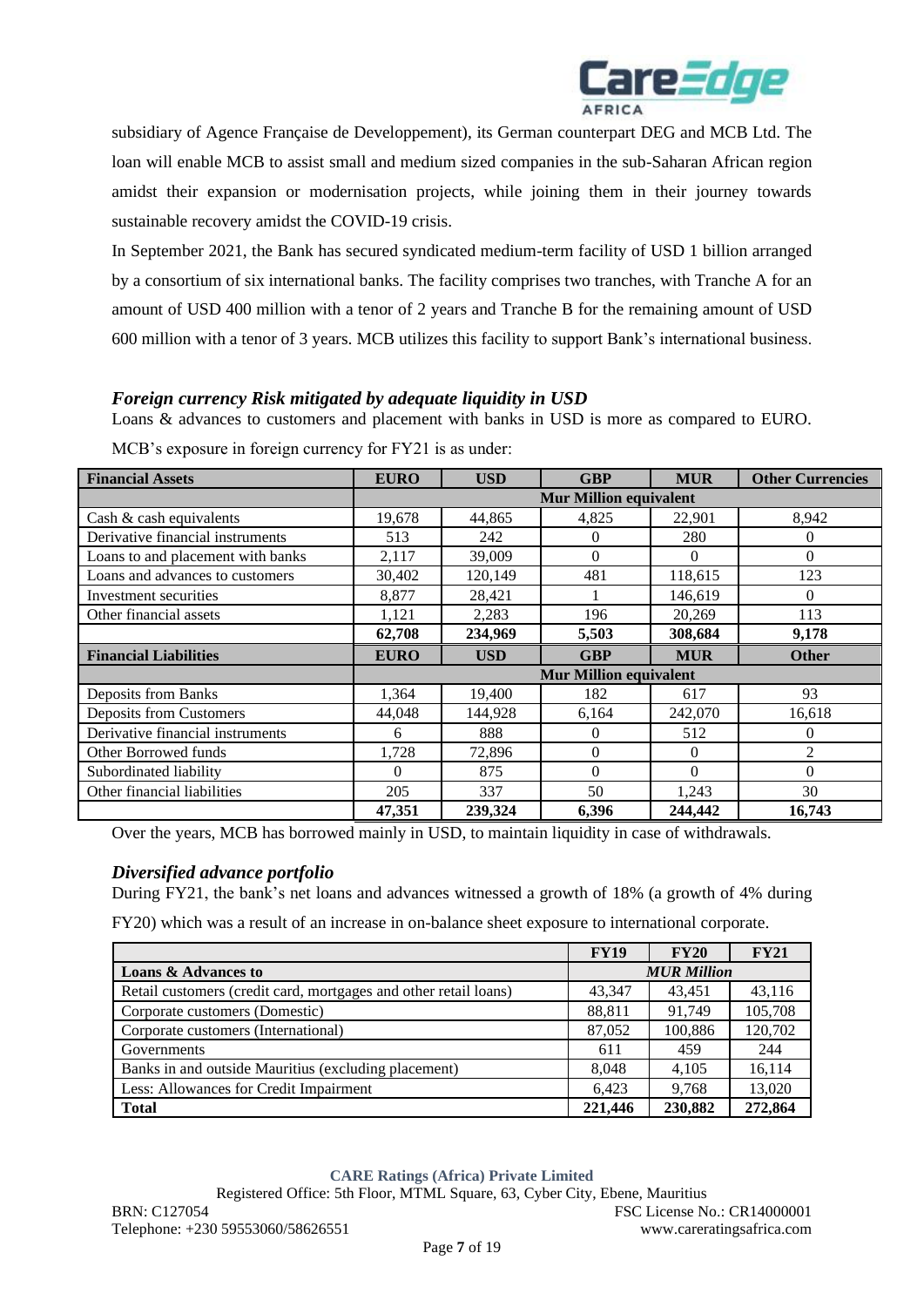

Total retail advances of Mur 43.1 billion (15% of the total on-balance sheet exposure). Management has confirmed that nearly all of retail exposures are secured loans backed by assets under charge.

As on June 30, 2021, MCB's loans & advances to domestic corporates was Mur 105.7 billion and investment in corporate notes amounted Mur 21.6 billion. The major risk areas under domestic fronts are bank's on-balance sheet exposure to Tourism sector (20% of the total domestic corporate on-balance sheet exposure) and construction sector (14% of the total domestic corporate on-balance sheet exposure).

The exposure in the construction sector accounts for 6% of the total exposure of the bank. Management has confirmed that a sizeable portion of the exposure is structured under the VEFA Act with GFA provisions applicable, largely mitigating the risk of such exposure.

As on June 30, 2021, MCB's total exposure (loans & advances to customers & banks and investment in Corporate Notes) was MUR 308 billion. As on June 30, 2021, MCB's loans & advances to Corporates was MUR 123 billion and Investment in Corporate Notes was Mur 21.6 billion.

The Mauritius Investment Corporation Ltd (MIC) (wholly owned subsidiary of The Bank of Mauritius) has access to up to USD 2 billion from the foreign exchange reserves of the Bank of Mauritius to make both equity and quasi-equity instruments in systemically important domestic companies in the major COVID-19 impacted sectors, to mitigate the contagion to the banking system for the next few years. As on February 28, 2022, MIC has disbursed Mur 44 billion, primarily in the accommodation & food service activities.

MCB's domestic corporate customer concentration risk is moderate since its exposure (both funded and non-funded) to top 10 domestic corporate customers account for around 58% of domestic exposure.

In the International market, as on June 30, 2021, a major part of bank's exposure was in the Energy & Commodity (E&C) segment in the Great Britain, Nigeria, Switzerland, India, Kenya, Singapore, Netherlands, Egypt, and France.

As at 30 June 2021, around 79% of Energy & Commodities exposures pertained to the Commodity Trade Finance (CTF) segment and around 21% to the Structured Debt segment. The bank's CTF exposures were on short-term, self-liquidating regional trade finance transactions with around two

thirds being off-balance sheet. The majority of the CTF book involved the financing of oil cargoes for traders where the financed goods have already been pre-sold at pre-determined prices. MCB does not take any oil price risk and its credit policy insists that all price risks be hedged, and most transactions financed benefit from payment securities (e.g., Letters of Credit) from strong counterparties (e.g., A-rated banks). As for its structured debt book, which consists of medium-term financing

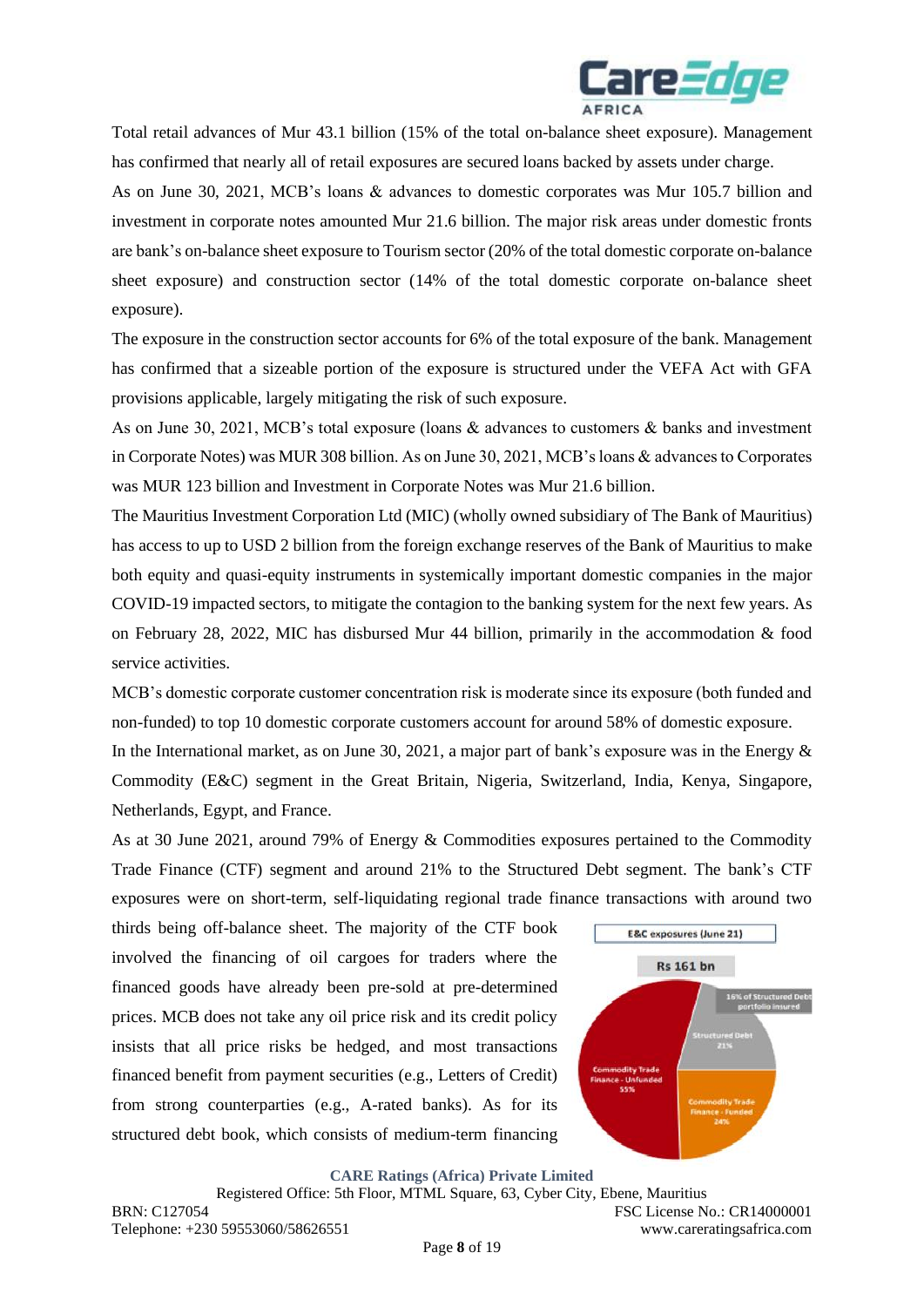

made to midstream and upstream oil and gas players, it does not entail any balance sheet risk and come with significant control overflow of funds. Such transactions are done alongside international banks and lenders retain control over the application of proceeds which follow an agreed cash flow waterfall, with debt repayments ranking at a senior level. The book has remained resilient throughout the period of depressed oil prices with cash generating clients currently standing in even better stead with recovered oil prices.

The bank's top 20 group exposures (both funded and unfunded) were at around 265% of its Tier 1 capital as of June 2021. However, the bank's loan exposures are well within the prescribed limit by the Bank of Mauritius for aggregate large credit exposures.

### *Satisfactory asset quality with low NPA*

MCB follows a prudent impairment policy, whereby all loans and advances past due above 90 days are classified as impaired. The bank also assesses facilities granted to clients as being impaired on case-bycase basis above a certain materiality threshold.

| <b>Particulars</b>                                                                        | <b>FY19</b> | FY20     | <b>FY21</b> |
|-------------------------------------------------------------------------------------------|-------------|----------|-------------|
| Gross NPAs at beginning of the year                                                       | 8,508       | 9,344    | 9,802       |
| Additions during the year                                                                 | 2,500       | 3,242    | 3,643       |
| Reduction during the year                                                                 | 1,664       | 2,784    | 3,574       |
| Gross NPAs at the end of the year                                                         | 9,344       | 9,802    | 9,871       |
| <b>Provisions</b>                                                                         | 6,588       | 10,160   | 13,613      |
| Net NPA at the end of year                                                                | 6,643       | 6,558    | 5,907       |
| Gross Advances (including corporate notes and excluding<br>interest in suspense on loans) | 243,528     | 260,151  | 306,205     |
| Net Advances (including corporate notes)                                                  | 238,695     | 251,405  | 294,272     |
| Net worth                                                                                 | 47,344      | 52,197   | 61,834      |
| Gross NPA/Gross Advances (%)                                                              | 3.84%       | 3.77%    | $3.22\%$    |
| Net NPA /Net Advances (%)                                                                 | 2.78%       | $2.61\%$ | $2.01\%$    |
| Net NPA/Net worth (%)                                                                     | 14.03%      | 12.56%   | 9.55%       |
| Provision Coverage (%)                                                                    | 28.90%      | 33.09%   | 40.20%      |

During FY21, MCB's Gross NPA ratio improved to 3.22% from 3.77% in FY20. The reduction was due to lower growth in Gross NPA vis-à-vis growth in international advances in June 21. The bank adopted a prudent approach and strengthened its overall risk management framework. Provision coverage ratio was 40% during FY21 which in turn indicated reasonable provisioning in existing NPA assets. MCB's expected credit losses were calculated using Basel Guidelines and publicly available data of reputed US and European banks as benchmarks. The bank has also made an independent assessment of each of its high-risk accounts. The benchmarked ECL was further adjusted with the factors such as, any rating movement, liquidity position of the client, historical payment cycle, ageing of debtors etc.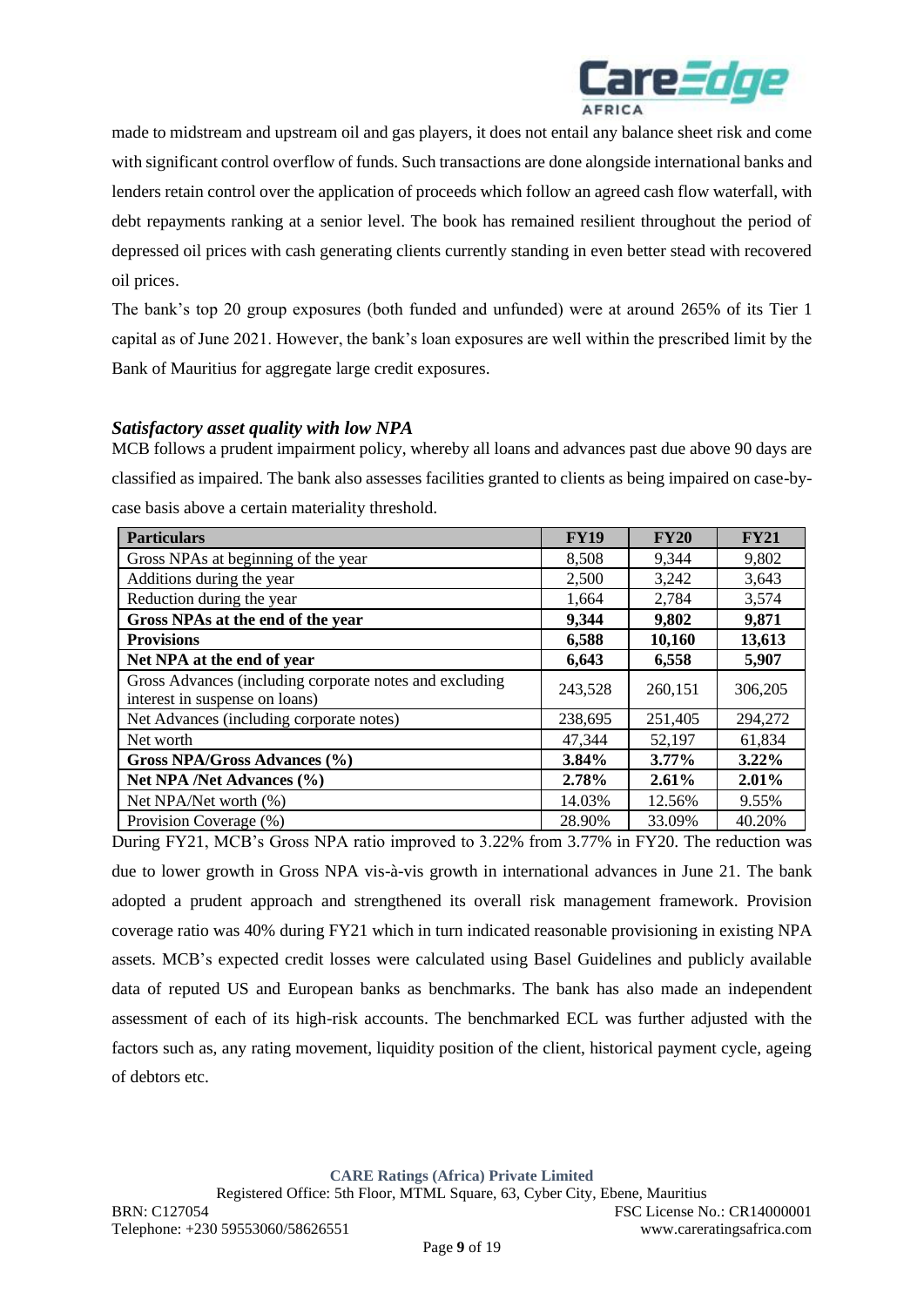

### *Interest rate risk*

MCB utilizes the deposits and borrowings in USD/GBP/Euro to lend in USD/GBP/Euro. MCB has been active across markets in order to uphold adequate funding resources in foreign currencies to support its growth ambitions. It has built up and maintained a good funding buffer in excess of USD 1 billion in form of placements with banks, repos, credit and swap lines with the Bank of Mauritius.

#### *Environmental risk*

MCB has moderate exposure to environmental risks, in line with that of other banks in Mauritius, mainly because of the Mauritian economy's vulnerability to weather-related events because of the small size of, and the importance of tourism to the economy. Mauritius' exposure to environmental risks is moderately negative, which reflects natural capital risks, given the significant risks posed by climate events to the economy and government finances.

#### *Stable financial performance*

In FY21, due to the sharp decline in interest rates, while interest income declined by 13.3% to Mur 15.9 billion (MUR 18.3 billion in FY20), interest expenses declined by 57.6% to MUR 2.1 billion (MUR 4.9 billion in FY20). Fall in interest expenses was despite an increase in deposits and borrowings of the bank. Net interest income increased by 2.8% in FY21 to MUR 13.8 billion (MUR 13.4 billion). Net fee and commission income rose by 15.6% from MUR 3.3 billion in FY20 to MUR 3.9 billion in FY21, mainly supported by higher revenues from regional trade financing and wealth management activities. Other income declined by 17.2%, driven by a fall of 11.9% in profit on exchange and net gain from financial instruments carried at fair value. In FY21, operating expenses increased by 7.5% to reach MUR 6.7 billion mainly attributable to a rise of 4.4% in staff costs and a growth of 18.5% in depreciation and amortization costs following continued investment in technology notably linked to our digital transformation program. In FY21, while PBT booked a growth of 1.3% (decline of 17% in FY20), Profit After Tax has remained stable to MUR 7.4 billion (MUR 7.4 billion in FY20).

Total gross loans recorded a year-on-year growth of 18.9% in FY21 (5.6% in FY20), mainly supported by an expansion in bank's international loan book linked to its Energy & Commodities and Financial Institutions activities plus the depreciation of MUR against the major currencies. At domestic level, the overall loan portfolio rose by only 10.1%, underpinned by an increase of 13.8% in the corporate segment in line with facilities provided to support operators amidst the current context. On the back of challenging market conditions, the retail segment exposure increased by only 1.7% with mortgages, however, increasing at a higher rate of 4.7%. Investment in corporate notes increased by 4.0% to MUR 21.6 billion.

Total deposits expanded by 28% (18.2% FY20) to attain MUR 475 billion as of 30 June 2021, supported by a growth of around 55.8% (26.2% FY20) in foreign currency deposits and 9.2% (13.4%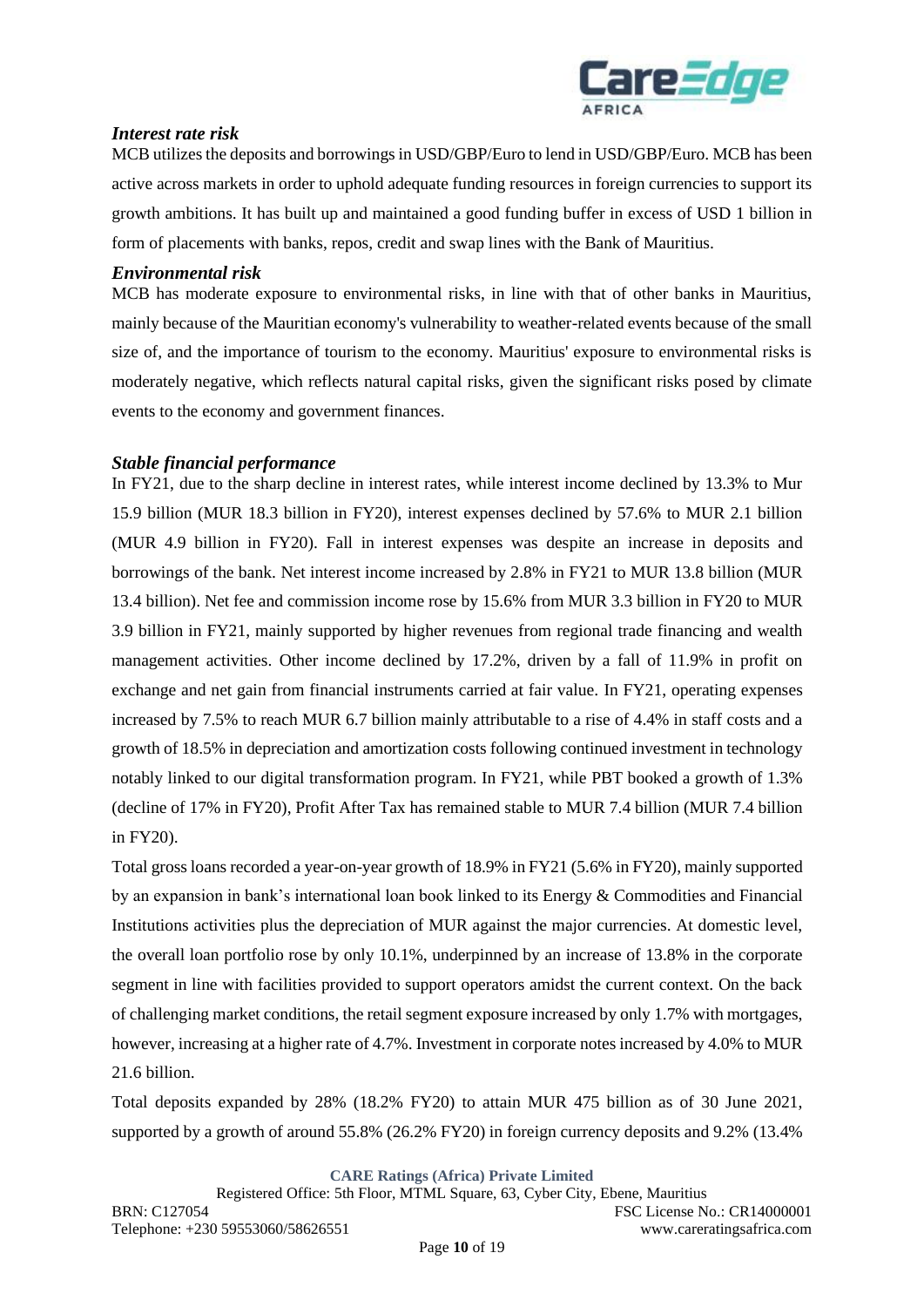

FY20) in rupee-denominated deposits. Foreign currency deposits were boosted also by the depreciation of the MUR.

The bank sustained sound financial indicators in FY21, as gauged by an improvement in asset quality, maintenance of strong funding & liquidity position, and healthy NIM.

Contingent liabilities include guarantees, letter of credit, endorsements, and other obligations on account of customer commitment.

In H1FY22, MCB posted a PAT of Mur 4,469 million (Mur 3,832 million in H1FY21). Net interest income approximated MUR 7 billion for the period, rising by 1.9% compared to the previous period. Operating profit before impairment improved by 2.8% in H1FY22 compared to H1FY21 and reached Mur 6,836 million. In H1FY22, net loans and advances to customers rose by 15.7% whilst total deposits (customers and banks deposit) rose by 17.1%. As on Dec 31, 2021, MCB's CAR remained at comfortable at 16.9%, well above regulatory norms.

#### *Industry*

As of June 30, 2021, The Mauritian banking industry comprised of 19 banks, of which 5 local banks, 12 foreign banks-predominantly subsidiaries and a few branches, 1 is a joint venture, and 1 is licensed as a private bank. All the banks are licensed by the Bank of Mauritius to carry out banking business locally and internationally. The market remains dominated by the two largest banks, namely: The Mauritius Commercial Bank (MCB) Ltd and The State Bank of Mauritius (SBM) Ltd, both accounting for total assets of MUR 876.7 billion in aggregate.

Throughout the first half of 2020, due to the impact of the COVID 19 crisis, the BOM had to step in accommodative monetary policies (slashing the Key Repo Rate to 1.85% amongst others) to maintain the financial stability of the economy. This however, had created an excess liquidity of MUR 59 billion as at December 2020.

The banking has benefited from a healthy and stable consumer spending and business investments as demonstrated by the growth in total assets at 30 June 2021 for the two largest banks namely; The Mauritius Commercial Bank Limited  $(+28.7%)$  and SBM Bank (Mauritius) Ltd  $(+11.5%)$ .

As part of its systemic risk monitoring, the BOM carried out an assessment in June 2021 to measure the systemic importance of banks and the resultant capital surcharge to be maintained by them. It determined the same five banks – namely, The Mauritius Commercial Bank Limited, SBM Bank (Mauritius) Ltd, Absa Bank (Mauritius) Limited, The Hongkong and Shanghai Banking Corporation Limited (Branch) and AfrAsia Bank Limited – as systemically important for the jurisdiction. These Domestic Systemically Important Banks (D-SIBs) maintained adequate capital buffers, inclusive of their respective D-SIB capital surcharges. Despite the COVID-19 impact, the D-SIBs maintained sound asset quality and remained profitable as at end-September 2021. They were also sufficiently funded, with LCR well above the regulatory requirement of 100 per cent.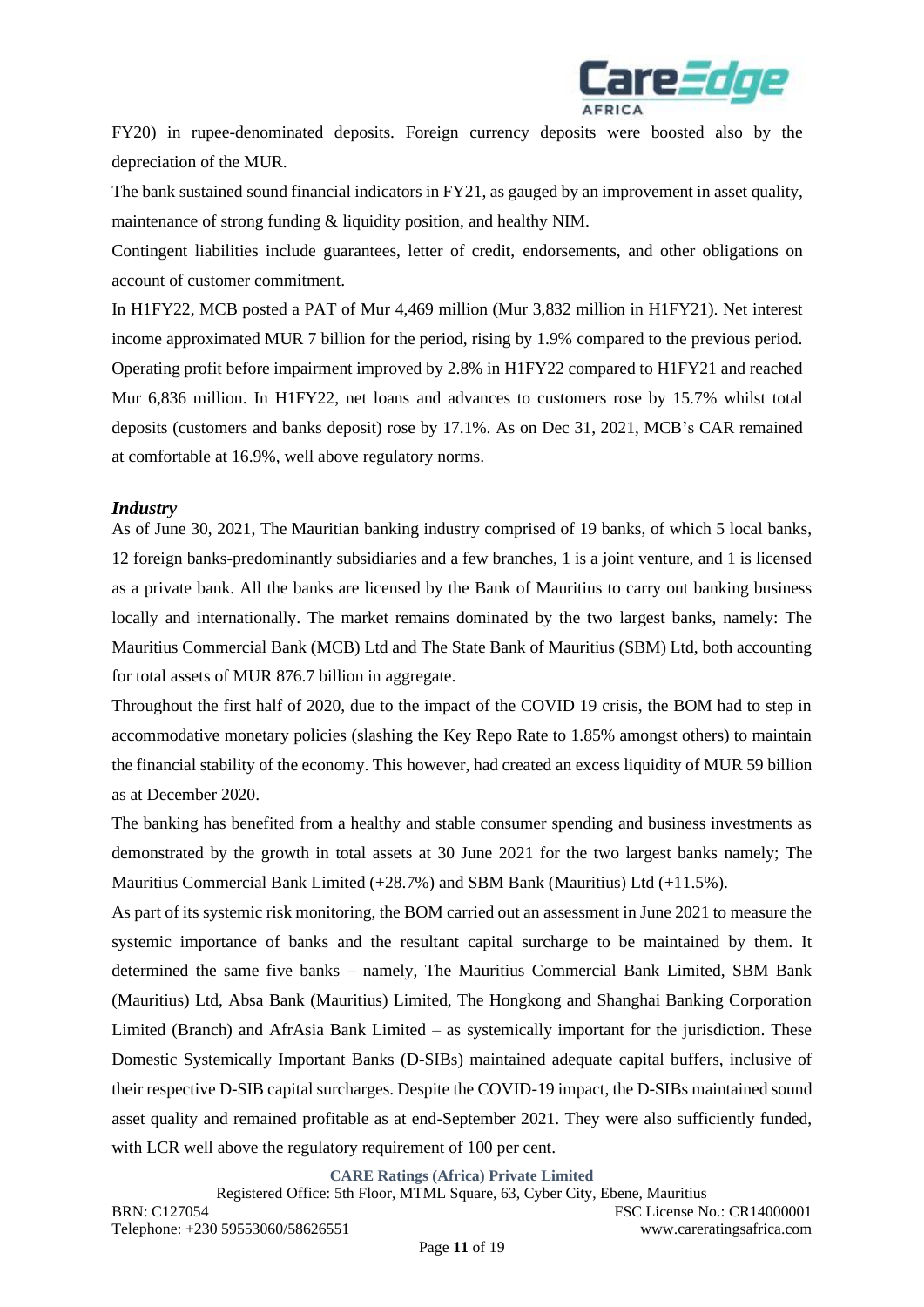

# *Regulatory Guidelines:*

The Bank of Mauritius (BOM) came up with the following measures with regards to regulatory guidelines during the financial year ending 2021:

## • **Capital requirement**

The requirements of the Guideline on Scope of Application of Basel III and Eligible Capital with regards to capital conservation buffer were reviewed such that the implementation of the capital conservation buffer of 2.5 percent was further deferred to 1 April 2022. Banks will be required to maintain a capital conservation buffer of 1.875 percent until 31 March 2022

### • **Transitional arrangements for regulatory capital treatment**

Guidance on transitional arrangements for regulatory capital treatment of IFRS 9 provisions for expected credit losses (ECL) was introduced with a view to alleviating the impact of the COVID-19 pandemic on provisioning levels of financial institutions. The transitional arrangements will allow financial institutions to retain a portion of their IFRS 9 provisions to prop-up the regulatory capital.

### • **Liquidity requirements**

The Guideline on Liquidity Risk Management was further revised to enable banks to have appropriate risk control measures to identify, manage, and monitor liquidity risk exposures.

### • **Debt-to-Income Ratio**

The threshold for the Debt-to-Income ratio in the Guideline on the Computation of Debt-to-Income Ratio for Residential Property Loans was reviewed to 50 percent, instead of 40 percent, for single and joint borrowers, to ease access to residential loans.

### *Prospects*

MCB operates mainly in Mauritius, benefiting from a resilient and diversified economy, as well as from a relatively stable political environment and robust institutional framework. CRAF expect an improvement in the bank's asset quality, specifically the exposure in the hospitality sector, to be improved by the opening of the international borders and arrival of tourists. CRAF also believe that the bank's well-articulated strategy to expand into the nearby Indian Ocean region and Africa predominantly in trade finance through collaborations with other banks, and service mainly clients that already have some experience with the bank contains downside risks to its asset quality.